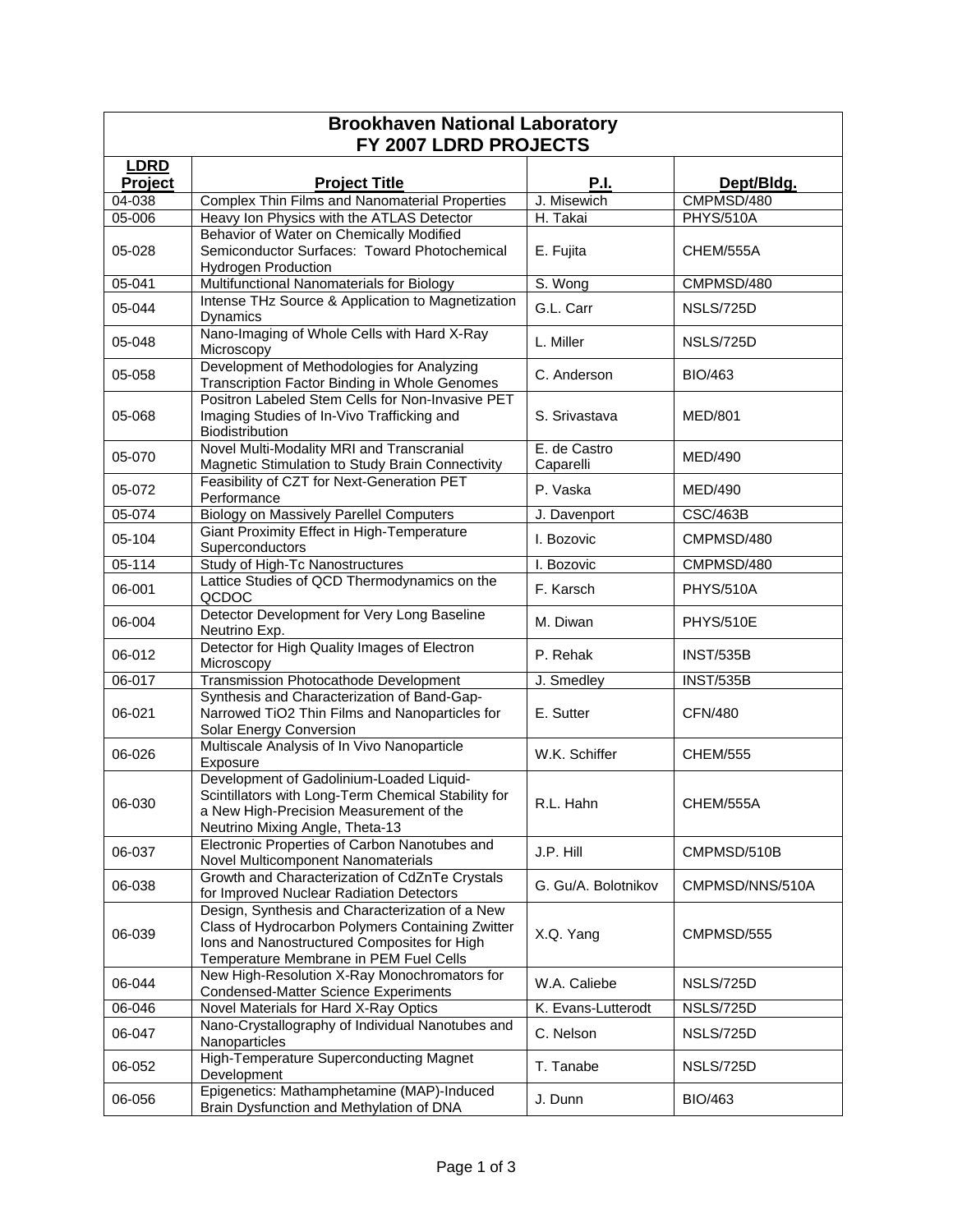| 06-060     | Molecular Mechanism of Chromosomal Replication<br>Initiation in Eukaryotic System                                                                                          | H. Li                        | <b>BIO/463</b>   |
|------------|----------------------------------------------------------------------------------------------------------------------------------------------------------------------------|------------------------------|------------------|
| 06-061     | Diversification of Isoflavonoid Biosynthesis                                                                                                                               | $\overline{C.-J}$ . Liu      | <b>BIO/463</b>   |
| $06 - 065$ | Metabolic Flux Analysis in Arabidopsis Thaliana                                                                                                                            | J. Schwender                 | <b>BIO/463</b>   |
| 06-066     | Transformation and Fate of Nanomaterials in the<br>Environment                                                                                                             | J. Fitts                     | ESD/830          |
| 06-071     | Development of a Cloud Condensation Nucleus<br>Separator                                                                                                                   | J. Wang                      | <b>ESD/815E</b>  |
| 06-074     | Aluminum Hydride - An Ideal Hydrogen Source for<br>Small Fuel Cells                                                                                                        | J. Graetz                    | ES&T/815         |
| 06-087     | Gamma Ray Imager for National Security<br>Applications                                                                                                                     | P.E. Vanier                  | <b>NNS/197C</b>  |
| 06-088     | Neurogenomics: Collaboration Between the<br>Biology Department and the Brookhaven Center<br>for Translational Neuroimaging to Investigate<br><b>Complex Disease States</b> | N. Alia-Klein/J.S.<br>Fowler | <b>MED/490</b>   |
| 06-092     | Nanoparticle Labeled Neural Stem Cell Tracking In<br>Vivo by Magnetic Resonsance Microscopy                                                                                | H. Benveniste                | MED/490          |
| 06-094     | MicroCT Methods of Quantitative Adipose Imaging:<br>Development of a Long-Term Assessment<br>Technique for Studying Obesity in a Roden Model                               | G.J. Wang                    | <b>MED/490</b>   |
| 06-097     | Photocatalytic Reduction of CO2 in Supercritical<br>CO <sub>2</sub>                                                                                                        | D. Grills                    | <b>CHEM/555</b>  |
| 07-001     | QCD Thermodynamics at Non-zero Temperature<br>and Density                                                                                                                  | F. Karsch                    | <b>PHYS/510A</b> |
| 07-002     | Lattice QCD Simulations on BlueGene/L                                                                                                                                      | F. Karsch                    | <b>PHYS/510A</b> |
| 07-004     | Proof-of-Principle Laser System for ILC Positron<br>Source                                                                                                                 | I. Pogorelsky                | <b>PHYS/820M</b> |
| 07-005     | Sensitive Searches for CP-Violation in Hadronic<br>Systems                                                                                                                 | Y. Semertzidis               | PHYS/510A        |
| 07-006     | Feasibility and Design Studies for a Detector for<br>e+p, e+A, p+p, p+A, and A+A Collisions at BNL                                                                         | T. Ullrich                   | <b>PHYS/510A</b> |
| 07-007     | A Novel and Compact Muon Telescope Detector<br>for QCD Lab                                                                                                                 | Zhangbu Xu                   | PHYS510A         |
| 07-010     | Design Optimization of a Reactor Neutrino<br>Experiment                                                                                                                    | D. Jaffe                     | PHYS/510E        |
| 07-019     | Development of Laser beam Shaper for Low<br><b>Emittance Electron Beams</b>                                                                                                | T. Rao                       | <b>INST/535B</b> |
| 07-023     | Surface Engineered and Core-Shell Nanowires:<br>Nanoscale Building Blocks for Third Generation<br>Photovoltaics                                                            | P. Sutter                    | <b>CFN/555</b>   |
| 07-025     | Precision Assembly of Nano-Objects -<br>Approaching Artificial Photosynthesis                                                                                              | W. Sherman                   | CFN/463          |
| 07-027     | Photocatalytic Carbon Dioxide Reduction to<br>Methanol using Metal Complexes with an NADH<br>Model Ligand                                                                  | E. Fujita                    | CHEM/555A        |
| 07-030     | Structure of Mass-Size Selected Nanoparticles by<br>Scanning Transmission Electron Microscopy                                                                              | M. White                     | CHEM/555A        |
| 07-032     | Synthesis of Conjugated Polymers for<br><b>Fundamental Questions in Solar Energy</b>                                                                                       | J. Miller                    | CHEM/555A        |
| 07-035     | Ultra-thin Graphite Analog Compounds                                                                                                                                       | L. Cooley                    | CMPMSD/480       |
| 07-036     | Lipid-Coated Nanoparticles and Their Interactions<br>with Lipid Membrane Surfaces                                                                                          | M. Fukuto                    | CMPMSD/510B      |
| 07-038     | Angle-Resolved Time-of-Flight Ion Scattering<br>Spectroscopy from MBE-Grown Oxide Thin Film<br>Surfaces                                                                    | A. Gozar                     | CMPMSD/480       |
| 07-040     | Genome Analysis of Endophytic Bacteria that<br>Promote Growth of Poplar for Biomass Production                                                                             | S. Taghavi                   | <b>BIO/463</b>   |
| 07-041     | Structural Features of the Oxygen Tolerant<br>Hydrogenase from Thermatoga neapolitana                                                                                      | D. Van der Lelie             | <b>BIO/463</b>   |
| 07-047     | Characterization of Enzymatic O-acylation to                                                                                                                               | C.-J. Liu                    | <b>BIO/463</b>   |